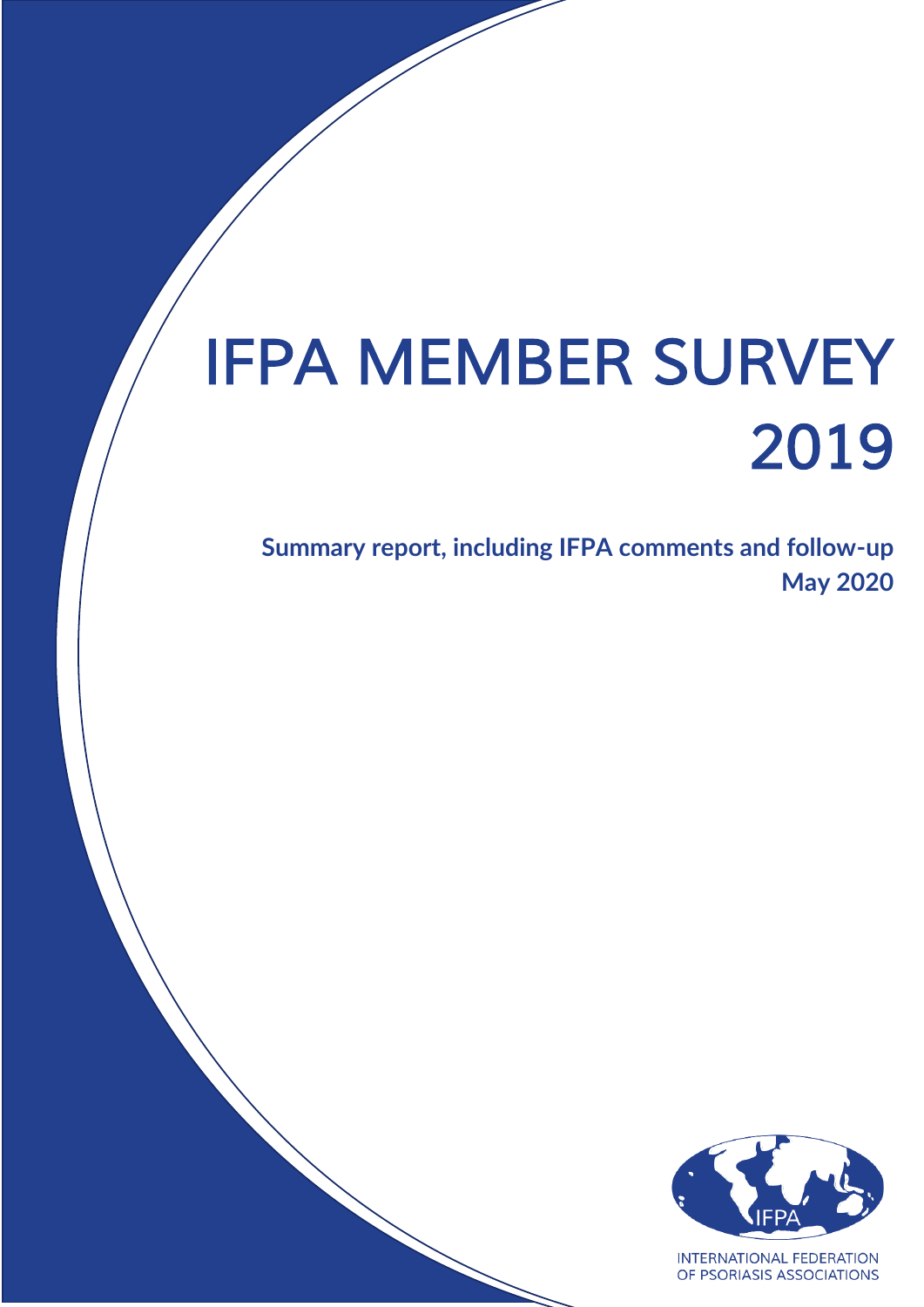## *IFPA's Member survey*

During April of 2019, all IFPA members were invited to complete a 31-question long member survey. The survey was created using Microsoft Forms and a link was shared with all members via email. The question format was a mix between short text answers and multiple-choice questions. The survey was open during the entire month of April and yielded 32 responses (out of 55 members).

This survey was conducted to gain a better understanding of member priorities, areas that may need further support from IFPA and overall satisfaction with their IFPA membership. The responses are planned to be used for planning future activities and programs for members.

This report contains the original survey summary, updated with responses, comments and an update on how IFPA has responded to member input and requests as of May 2020, as well as current plans. If you have further suggestions or questions, you are as always welcome to contact the IFPA Secretariat.

We would also like to extend a sincere thank you to all members that have responded to the survey. The information we have received helps us better understand member needs and continue building IFPA as an organization.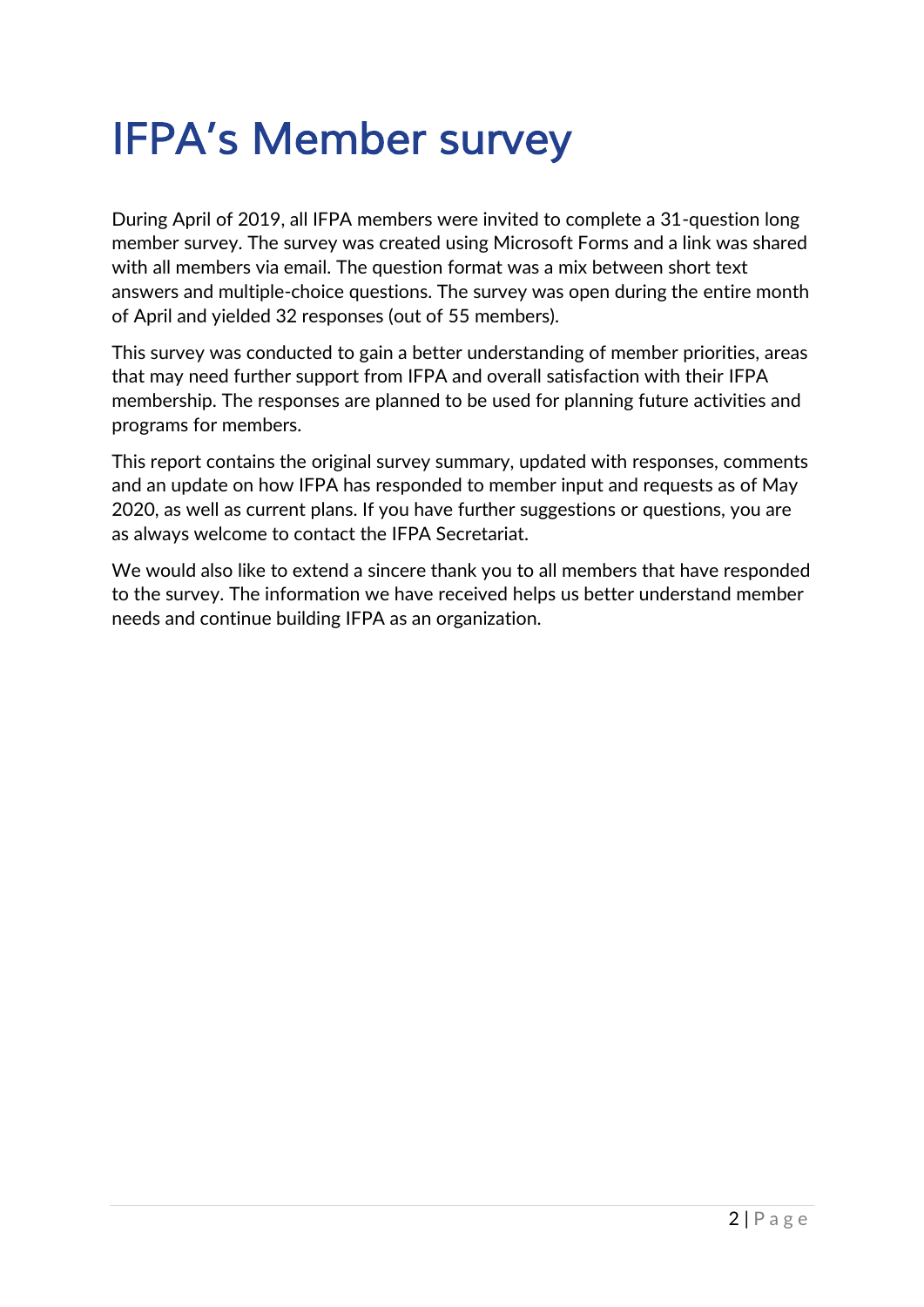## **Table of content**

<span id="page-2-0"></span>

| Members ratings on importance of IFPA membership benefits 11        |  |
|---------------------------------------------------------------------|--|
|                                                                     |  |
|                                                                     |  |
|                                                                     |  |
|                                                                     |  |
|                                                                     |  |
|                                                                     |  |
|                                                                     |  |
|                                                                     |  |
|                                                                     |  |
| Satisfaction with ability to communicate with other IFPA members 17 |  |
|                                                                     |  |
|                                                                     |  |
|                                                                     |  |
|                                                                     |  |
|                                                                     |  |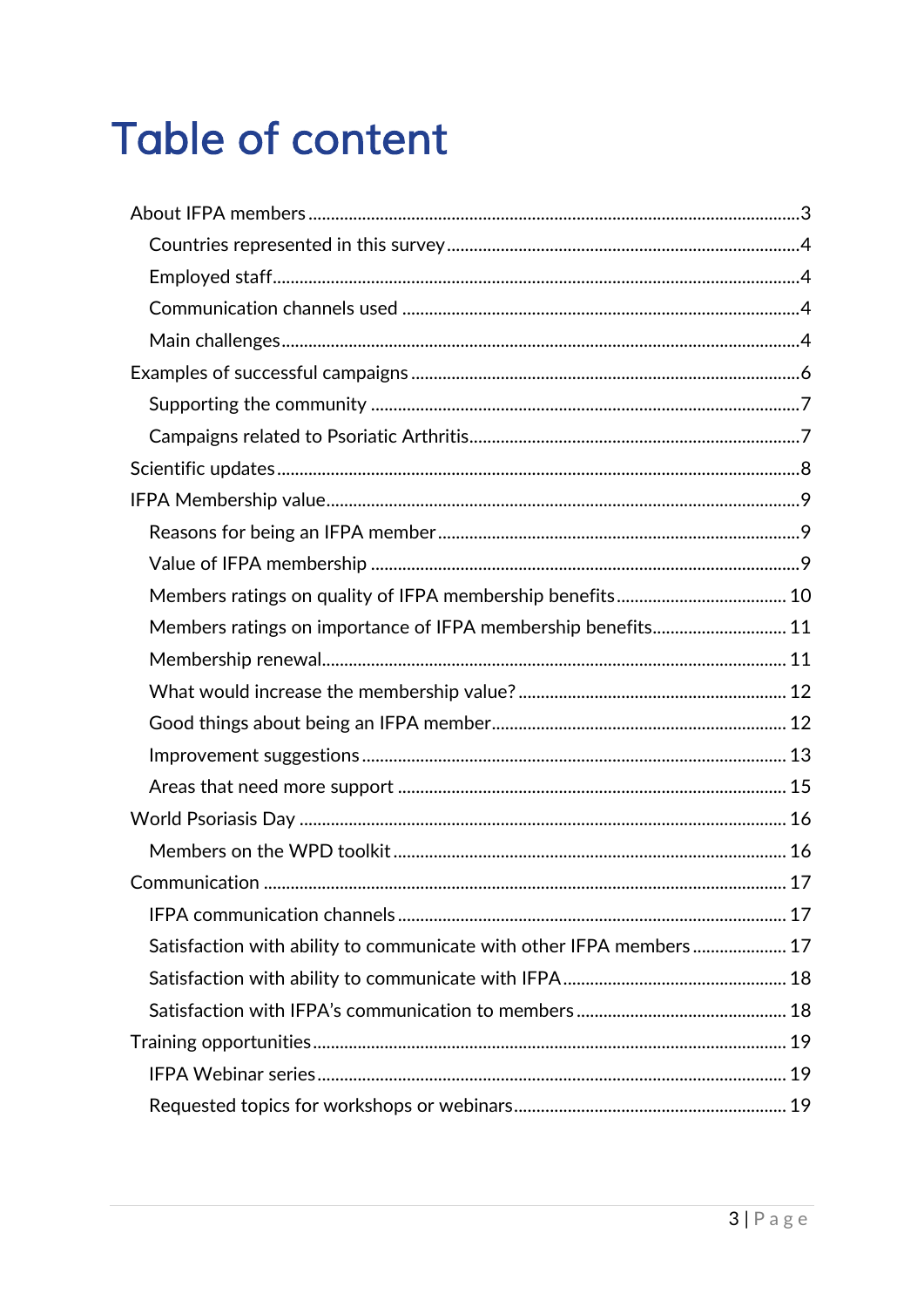## *About IFPA members*

## <span id="page-3-0"></span>**Countries represented in this survey**

The survey got 32 responses (out of 55 members), that came from the following countries:

Russia, France, Hong Kong, Greece, Ireland, Finland, Korea, Panama, South Africa, Czech Republic, El Salvador, Denmark, Indonesia, Germany, Japan, Iceland, Brazil, Belgium (Flanders), Slovenia, Israel, Singapore, Portugal, Puerto Rico, Philippines, Slovakia, Canada, Estonia, Vietnam, Belgium (Wallonia), Argentina, Spain and Taiwan.

## <span id="page-3-1"></span>**Employed staff**

More than half of respondents reported that their association has employed staff (17 reported they have staff, while 14 reported they have no staff).

Of those that reported having staff, the number of staff ranged between 1-13.

## <span id="page-3-2"></span>**Communication channels used**

Top three answers: Website, Facebook and E-mail. Most members, 77,5%, reported that they use some form of social media. About half (14/31) have some type of newsletter

## <span id="page-3-3"></span>**Main challenges**

The survey asked members: What is your associations main challenge? The question was originally intended to ask members about their association's main struggles or difficulties, however many respondents interpreted the question as "what is the mission of your association?".

## **Challenges:**

The top challenges reported by members were financial and fundraising difficulties, difficulties in recruiting and retaining members and a lack of volunteers. Other challenges reported less frequently included political difficulties, for example challenges with reaching their national ministries and a lack of knowledge and/or correct and updated information.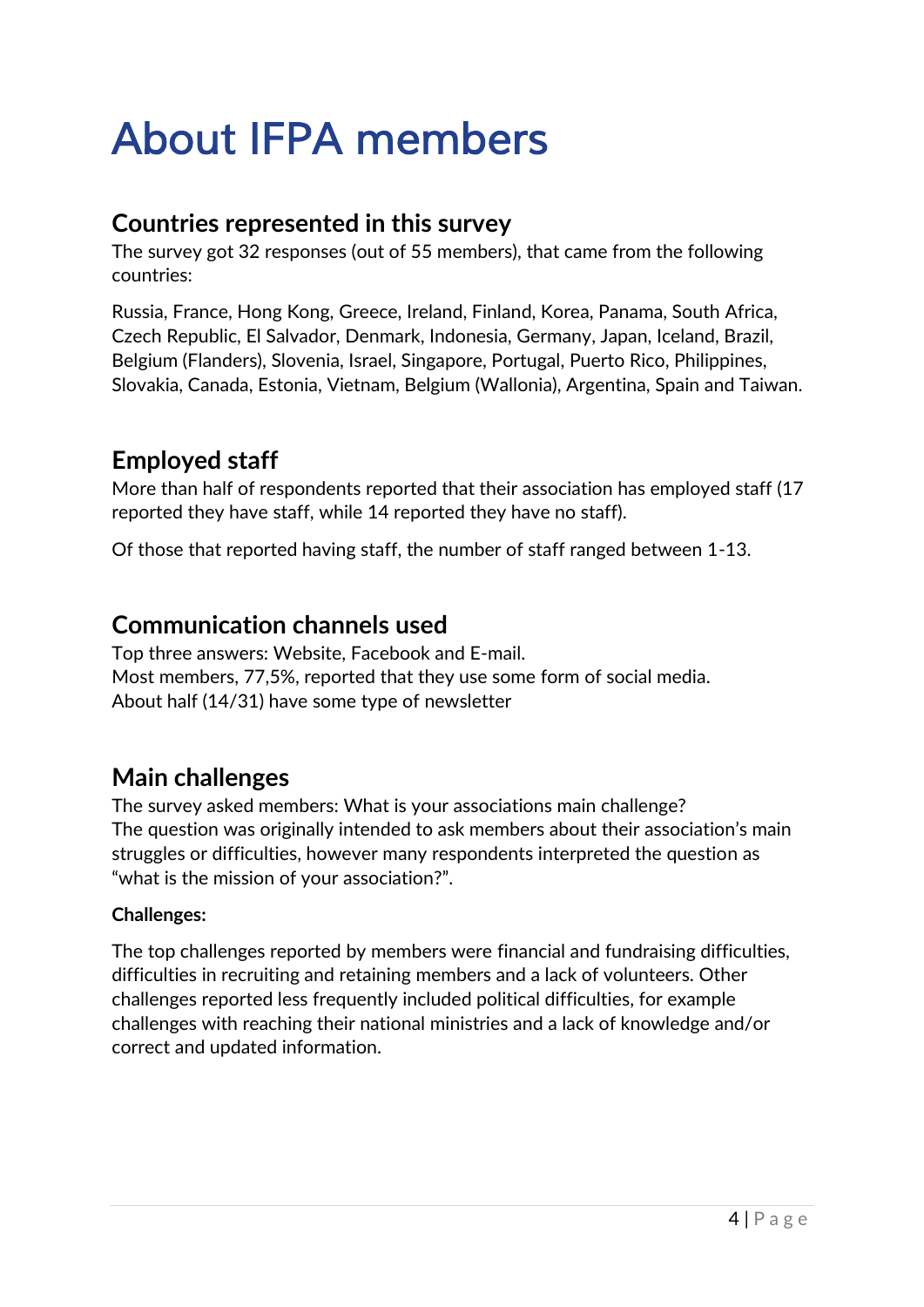### **Mission:**

The most frequently reported missions of IFPA members are:

1. Raising awareness

Educating the general public about Psoriasis and Psoriatic Arthritis, highlighting ignorance and building knowledge to reduce discrimination and stigmatization.

2. Access to treatment

Working towards their national governments and health care systems, to improve access to treatment and ensure the access is equal for all. Many members also work to get improved medical care for people living with Pso and/or PsA, and to have more drugs included in national health plans.

3. Support for people living with Psoriasis and Psoriatic Arthritis Uniting people who live with Pso and/or PsA, offer mental support and therapy groups and helping people live better lives with Psoriasis.

Other missions of IFPA members are implementing national guidelines and/or the resolution on Psoriasis, encouraging medical research, finding a cure, improving quality of life, and educating patients about Psoriasis and Psoriatic Arthritis.

#### **IFPA Response, comments and follow up**

#### **Fundraising**

IFPA will, from 2020, consider models for liaising with regional sponsors in connection with regional meetings (through contacts with our global sponsors), facilitate sponsor contact on member portal, invite experts to discuss fundraising during webinars/member meetings

#### **Recruiting and retaining volunteers**

Webinars and workshops will be planned to cover the topics, collect best practices from members to be shared

### **Recruiting and retaining members**

Webinars and workshops will be planned to cover the topics, collect best practices from members to be shared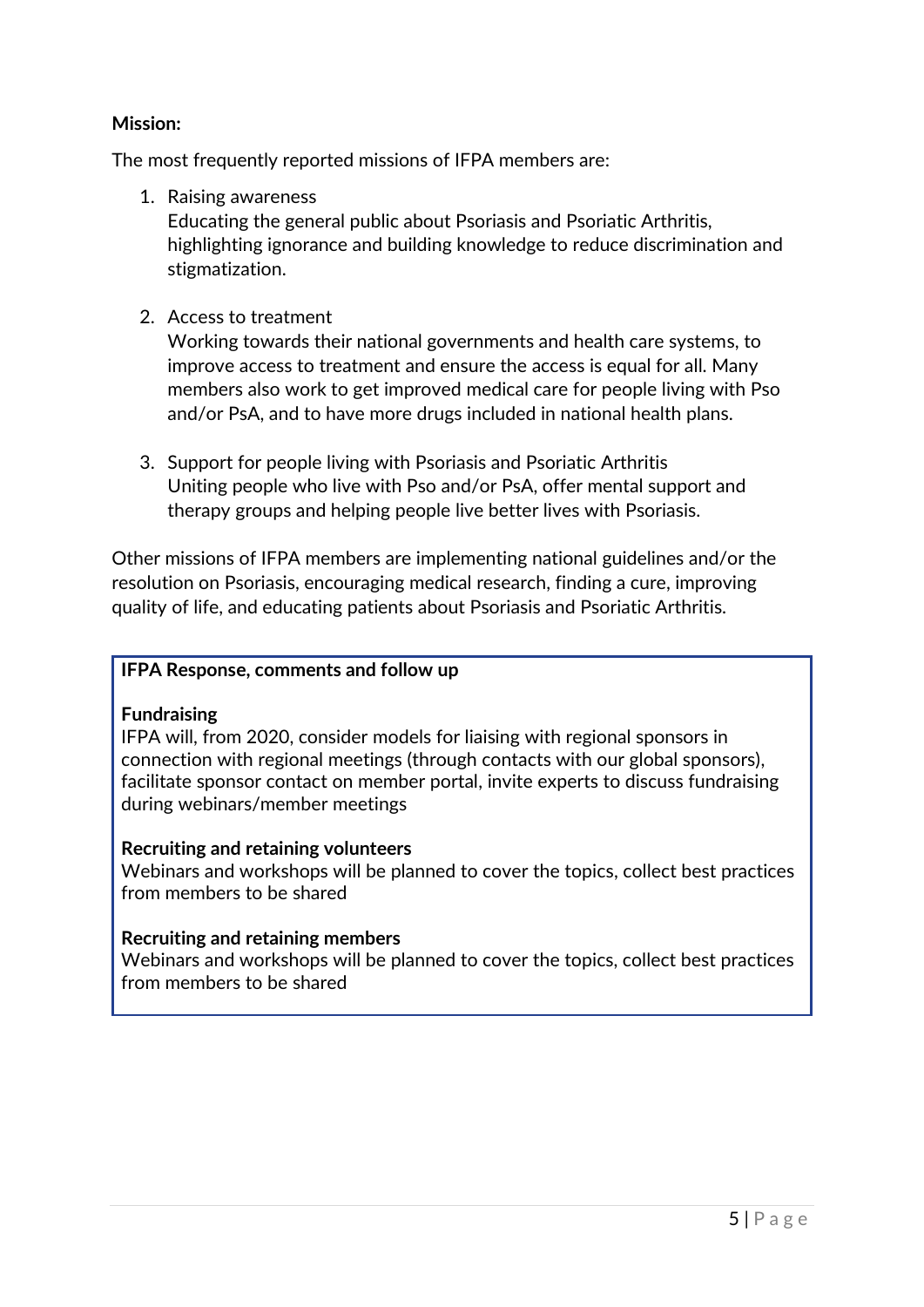## <span id="page-5-0"></span>*Examples of successful campaigns*

The following section contains examples of campaigns delivered by different IFPA Members, described by the associations that conducted them.

## **Partnering with other diseases**

*"We did a study on expenses chronic disease cause together with three other organizations (allergy-, skin- and asthma, Crohn's and Colitis, and Rheumatism association). Many articles in newspapers were published based on that. Since then we've been able to use the results of the study in our advocacy work."*

## **Access to healthcare**

*"A big success was in September 2018, when we succeeded in getting government funding for a new national centre focusing on developing better treatments for people with autoimmune disease, psoriasis included. The centre is to focus on creating holistic treatment methods and coherent patient course of treatment and follow-up in the system."*

## **Education**

*"In 2018 we started a campaign in primary schools over the country where we are educating children from age 9 to 15 about psoriasis and living with the disease. In this matter, we made a cartoon, a mascot and we published a book. We formed a quiz, which we are having at the end of the lecture and which allows us to measure the success of the lecture and passing on the information. In the campaign, we are having tattoos in the shape of psoriasis flake, which we are giving to children to see how psoriasis looks like their own skin."*

## **Art and Media**

*"PsoPortugal had a disease awareness campaign that joined several stakeholders: PSOPortugal, Theatre Company, TV station. Railways stations and a pharmaceutical partner. Real Life Psoriasis Patients contributed through their testimony, helping build the narrative. Dermatologists helped guarantee the scientific accuracy. A pioneering campaign including:* 

*Theatre Tour – 12 shows in 8 cities - Theatres and train stations - Play based in patients stories - 1780 spectators*

*Soap Opera Character - Live at a national TV station - Script based in patients testimonies - 3.8 million viewers*

*Music – Part of play and soap opera - Gives voice to the feelings of patients - 52 radio stations"*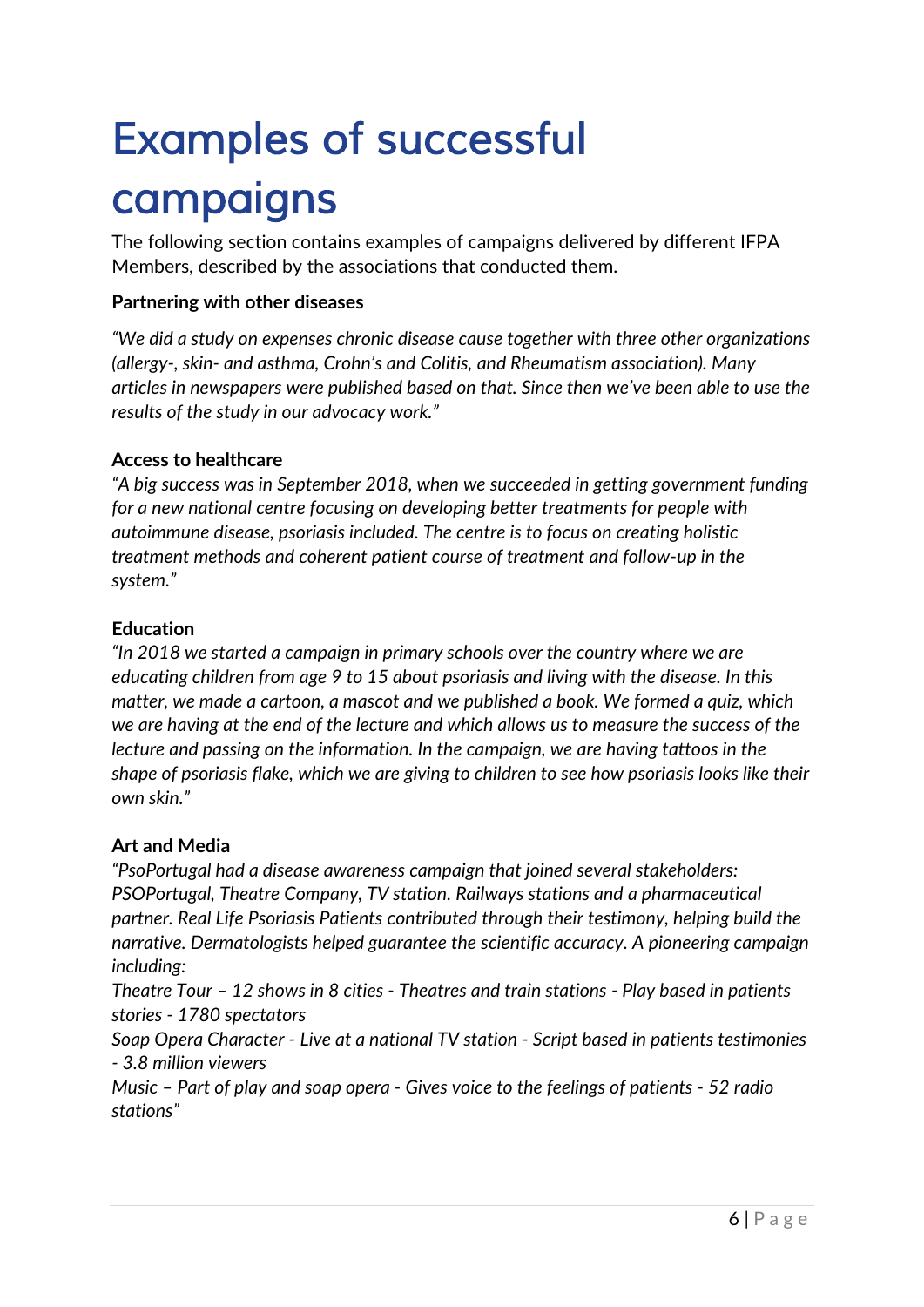### <span id="page-6-0"></span>**Supporting the community**

*"We train and transform patients to become Psoriasis Coaches who will guide newly diagnosed patients in their journeys. By giving them proper lectures conducted by our partner organizations and experts in their fields like Philippine Dermatological Society (PDS), Philippine Rheumatology Association (PRA), life coaches, psychiatrists, dieticians, etc., these psorcoaches are able to guide other patients dispensing the right information about the disease. PsorCoaches are also taught how to handle mental health issues, particularly suicidal ideation. Navigating the available health systems are also taught to the coaches with emphasis on how to access medicines and other resources available."*

## <span id="page-6-1"></span>**Campaigns related to Psoriatic Arthritis**

72% of the respondents to this question have had/or plan to have a project/campaign/initiative related to Psoriatic Arthritis.

*"We've had a project on climate therapy on people with psoriatic arthritis in 2009. Based on the results of the project we've been able to send people with psoriatic arthritis to south. Before the study we mostly were able to send those people, who had severe psoriasis on their skin*."

"*We have conducted free skin and bone/joint clinics for patients to have access to doctors of dermatology and rheumatology for proper diagnosis, prevention and care for both psoriasis and psoriatic arthritis."*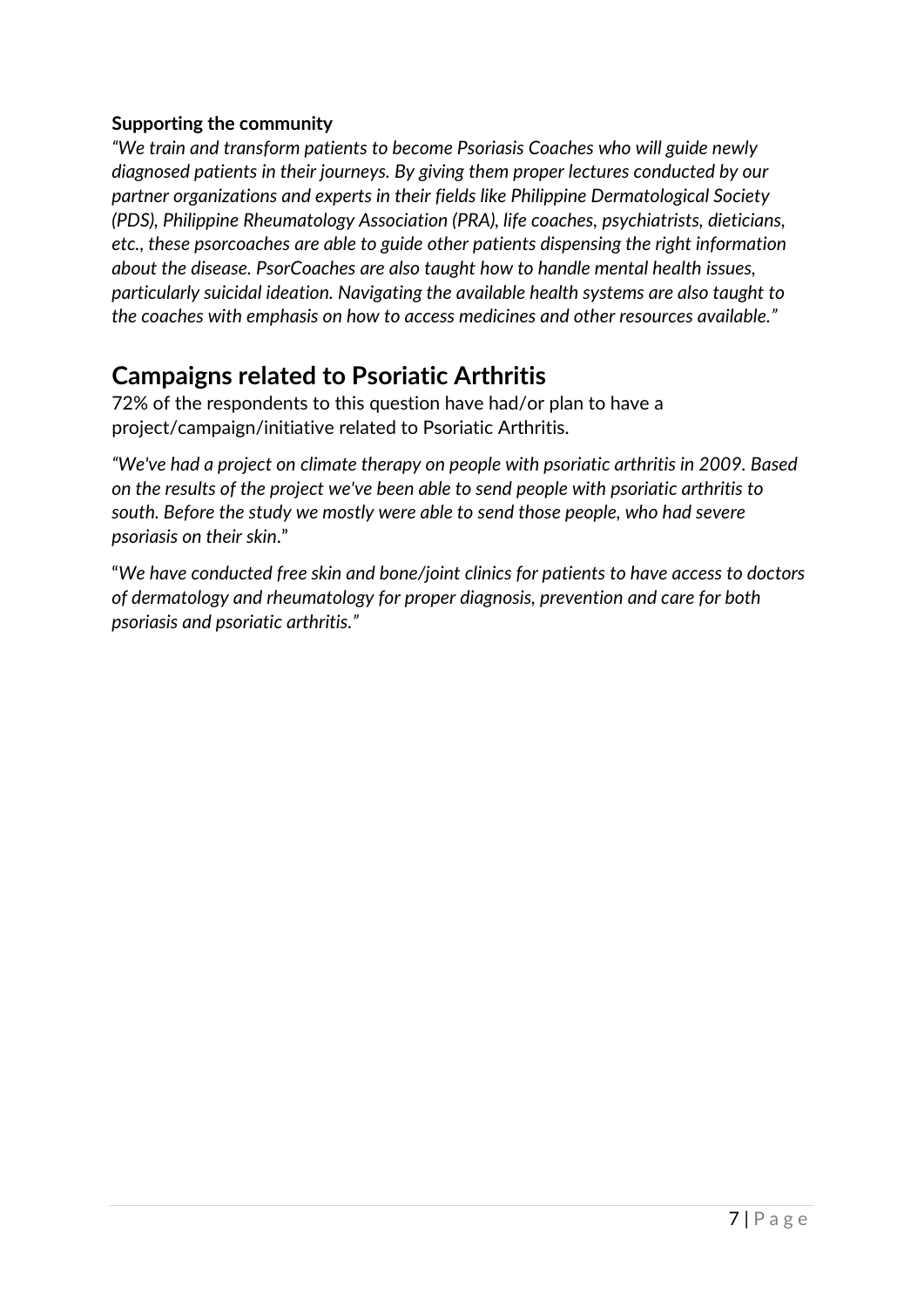## <span id="page-7-0"></span>*Scientific updates*

Only 4/28 of respondents said they do not provide scientific information to their members, meaning the majority of IFPA members provide some sort of scientific information to their members.

The most common places for IFPA members to get scientific information are:

- 1. Direct contact with medical professionals
- 2. Scientific conferences
- 3. Pharmaceutical industry contacts

All respondents said it would be useful for them if IFPA provided scientific updates. The most requested topics were:

- Biologics
- Treatments and therapies
- Co-morbidities (especially mental health)

Other topics requested included information on clinical trials, Quality of life, Social Return of Investment, Psoriatic Arthritis, Abstracts from WPPAC, interesting studies, pregnancy, psoriasis in children, and more information on psoriasis (for example psoriasis on nails and genitals).

#### **IFPA Response, comments and follow up**

It is clear that updates on scientific progress would be appreciated by IFPA Members. To meet this request, IFPA added a Scientific Officer as a new staff function in 2018. The work scope of the Scientific Officer includes providing members with major updates in the science of psoriatic disease and information on what IFPA is doing in the science arena. We will appreciate continued feedback from our members (feel free to contact the Scientific Officer) with suggestions on how this function and IFPA overall can best continue development of our support efforts for IFPA members in this area.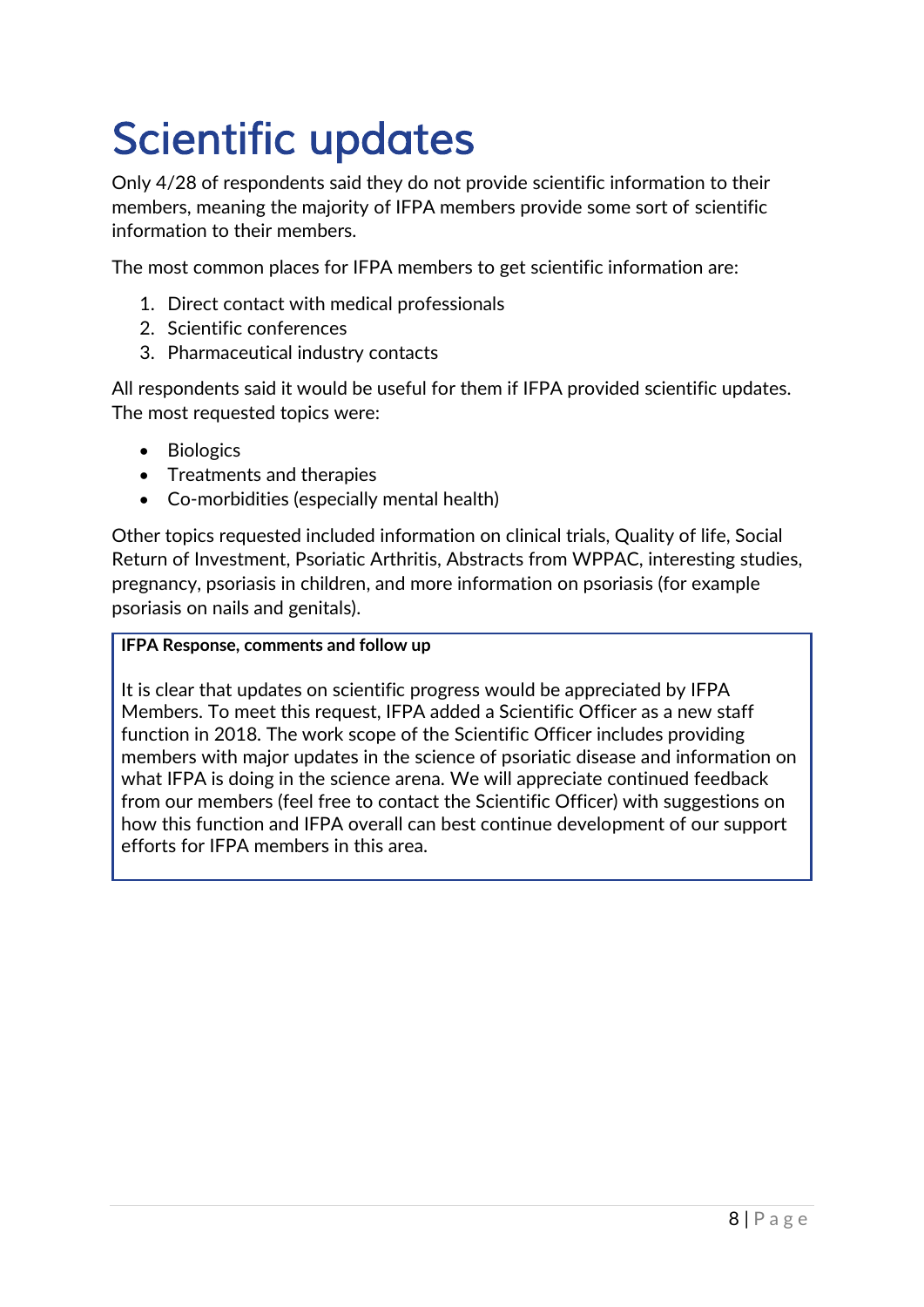## <span id="page-8-0"></span>*IFPA Membership value*

## <span id="page-8-1"></span>**Reasons for being an IFPA member**

Top three reasons for being an IFPA member:

- 1. Being part of the global federation strengthens our credibility
- 2. Ability to connect and share experiences with other IFPA members
- 3. Representation at global level



*Poll options listed in order: Up-to-date information on scientific research, Ability to connect and share experiences with other IFPA members, Access to education resources (webinars, workshops etc.), Representation at global level, Access to IFPA Solidarity fund, Ability to attend the World Psoriasis and Psoriatic Arthritis Conference, Annual members meeting, To support the mission of the federation, Being part of the global federation strengthens our credibility, Other.*

## <span id="page-8-2"></span>**Value of IFPA membership**

When asked how they would rate their IFPA membership, 87% of respondents answered "Excellent" or "Very good".

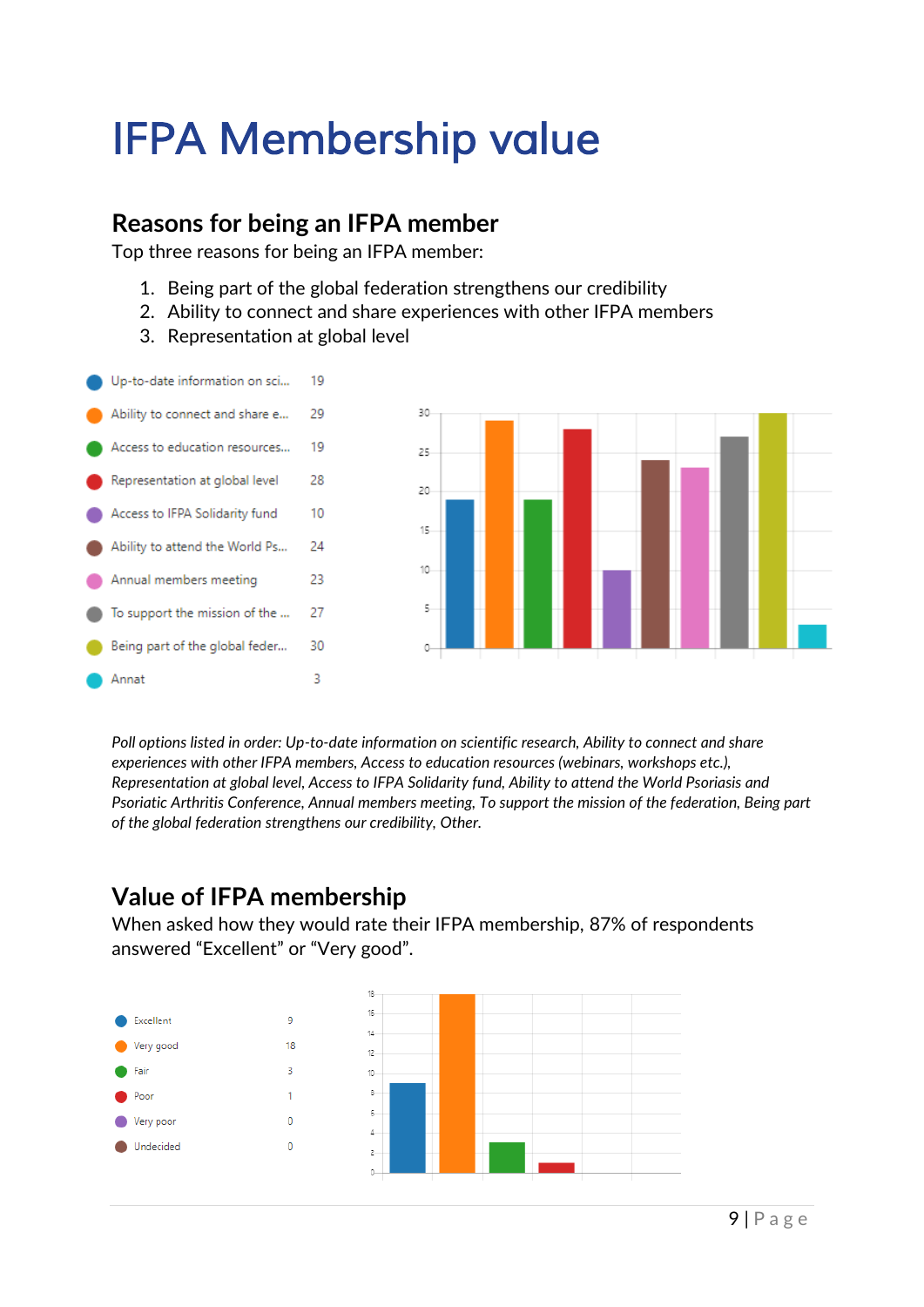## <span id="page-9-0"></span>**Members ratings on quality of IFPA membership benefits**

The most highly rated member benefits were World Psoriasis Day campaign materials and kits, Global news and updates on advocacy and World Psoriasis and Psoriatic Arthritis Conference series.

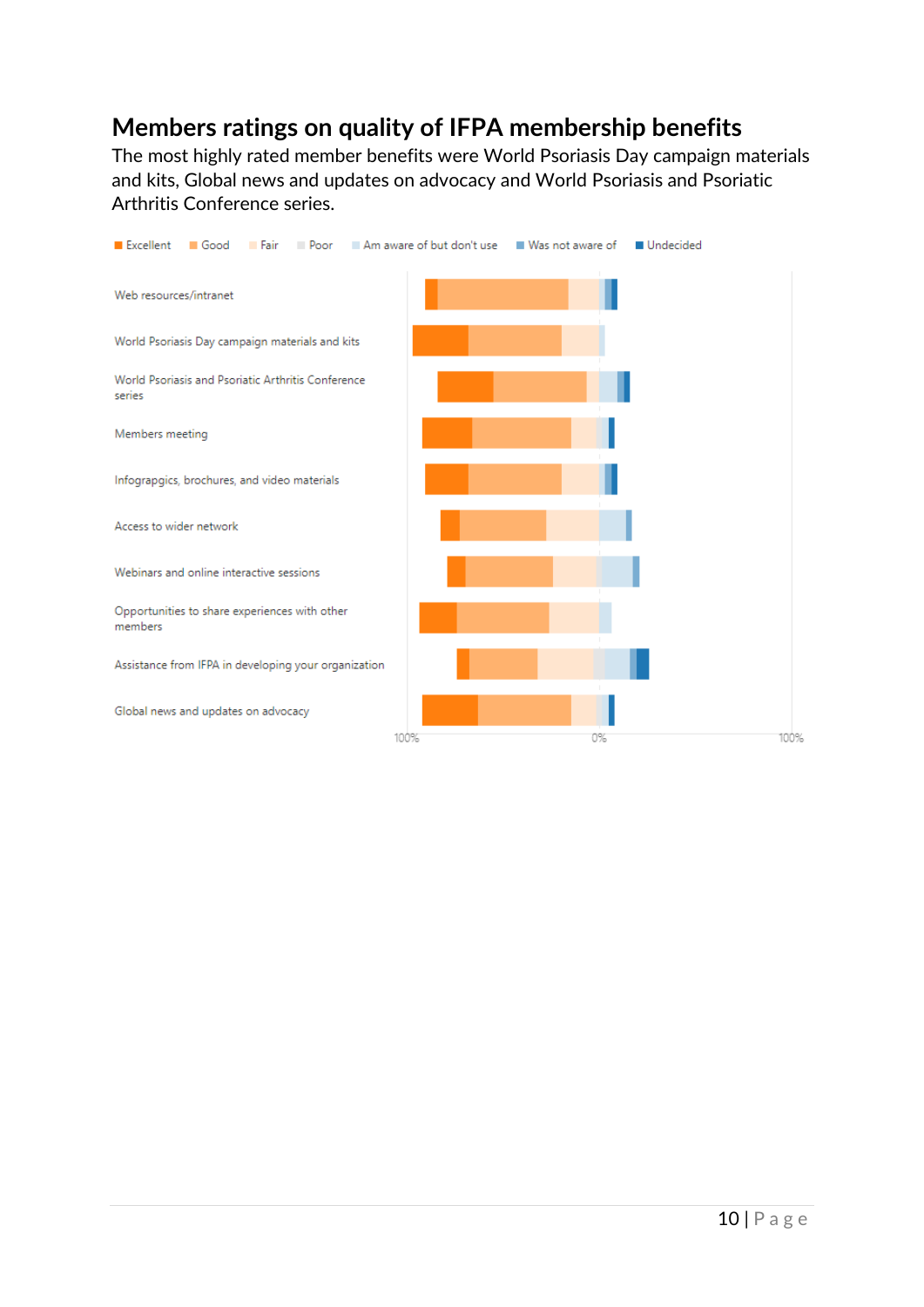## <span id="page-10-0"></span>**Members ratings on importance of IFPA membership benefits**

The membership benefits that are rated as most important by members are Global news and updates on advocacy, Members meetings, Opportunities to share experiences with other members and World Psoriasis and Psoriatic Arthritis Conference series.



## <span id="page-10-1"></span>**Membership renewal**

When asked how likely they are to renew their membership, 93,5% responded they are either "Extremely likely" or "Very likely" to renew their membership.

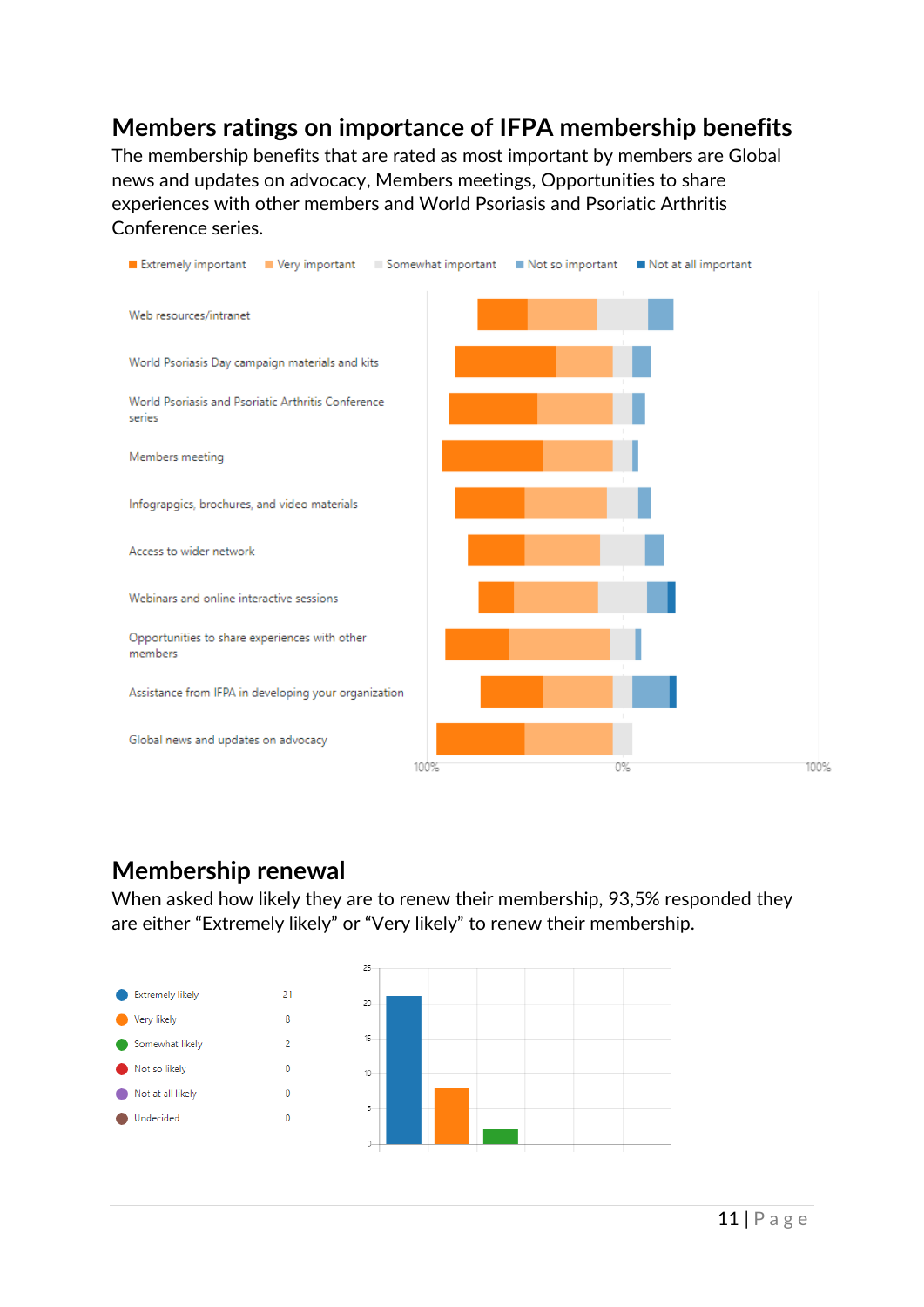## <span id="page-11-0"></span>**What would increase the membership value?**

Generally, members want to be more connected both with each other and with the work going on at the global level. Many would also like more sharing of information and resources, especially for members in resource poor countries.

Two additional often mentioned suggestions were financial aid from IFPA (either via the solidarity fund or direct funding for conference participations) and material for campaigns translated to more languages (for example French, Slovak, and German).

Other suggestions include starting regional chapters (ex the greater China region), position papers on scientific issues, concrete advocacy ideas, training courses, badges for member meetings and webinars in Spanish.

#### **IFPA Response, comments and follow up**

#### **Member involvement on global level**

During 2019, IFPA Working Groups were launched. This initiative allows members from all levels of IFPA to come together and be involved in projects on a global level.

#### **Stronger member to member connections**

More connections between IFPA Members is encouraged through initiatives such as the IFPA Working Groups, or the IFPA Peer-Coaching program scheduled to launch 2020. IFPA also facilitates contacts between members by organizing member meetings.

#### **Sharing information and resources**

IFPA is working on a new member platform, which would allow for a more extensive resource library where both IFPA and its members can share information and resources.

#### **Creating avenues for more regular contacts**

IFPA will work to develop a number of mechanisms where members can connect together, and with IFPA, to be more involved with processes throughout each year.

## <span id="page-11-1"></span>**Good things about being an IFPA member**

What members value most about being an IFPA member is the ability to connect and share experiences with a Global community. Networking, sharing experiences and being in contact with other (sometimes more advanced) countries is the best thing about being a member according to the survey respondents.

Other things mentioned were the World Psoriasis and Psoriatic Arthritis Conference, the members meeting, recognition gained from being part of a global federation and getting more knowledge and information.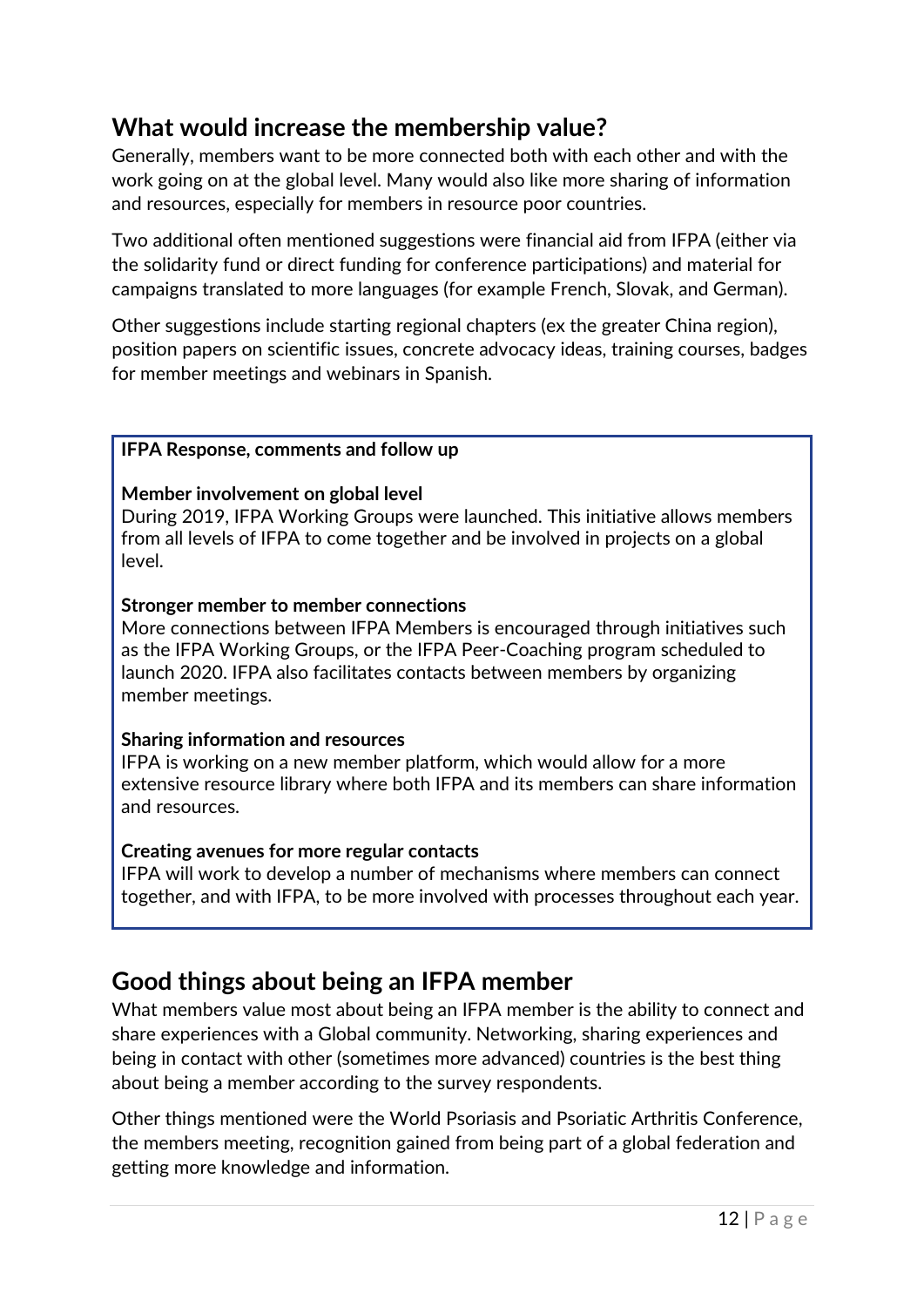## <span id="page-12-0"></span>**Improvement suggestions**

When asked what could be improved when it comes to being a member of IFPA, the following suggestions were reported:

- Having a joint international project
- Connections that can be relayed on national level
- Solidarity fund should be an annual thing
- Changing the travel policy limited travel expenses are unfair and prevents certain members from joining meetings
- Members meetings should not always be in Europe
- Advocacy work should better help advocacy on national level
- WPPAC should be planned from a layman's point of view and understanding
- More online interactions
- Webinars that can be shared with patients
- New visual identity for WPD material

#### **IFPA Response, comments and follow up**

The above comments are being considered in connection with planning of IFPA events. For example, the travel policy reimbursement levels has been increased somewhat as of 2020.

#### **Members meetings**

During the IFPA member meeting in Barcelona 2019, a new meeting format was presented and, based on feedback from members, eventually approved by the IFPA Board, aiming to arrange regional meetings rather than one big global meeting during 2020. One member meeting is intended to be held in each region during 2020 (subject to review depending on COVID-19 impact).

### **Advocacy work should better help advocacy on national level**

One of IFPA's main objectives in advocacy is to offer support to its member organizations for their national advocacy work. In 2019, the focus was on the theme in global health that was under the spotlight at the international level: universal health coverage (UHC). We believe that sharing information from the international arena gives member organizations the opportunity to align the national agenda to the global conversation, with the result of being more effective in their advocacy work. We organized a webinar on UHC in April and a workshop on UHC during the IFPA Members Meeting on July 7. Moreover, we produced a toolkit on UHC tailored to the needs of psoriasis advocates, that was published and distributed to all IFPA member organization on December 12 (UHC day). The Global Psoriasis Coalition produced a report on Psoriasis and Primary Care, publicly available (globalpsoriasiscoalition.org), that includes solutions and best practices for advocating for a primary care-led management of psoriasis. We have also began a conversation with IFPA Regional members on how to better support their work. As an example, the Pan American Coalition met ahead of the IFPA Members Meeting to discuss common needs and evaluate opportunities for action at the regional level. We also opened up for supporting the national advocacy efforts of our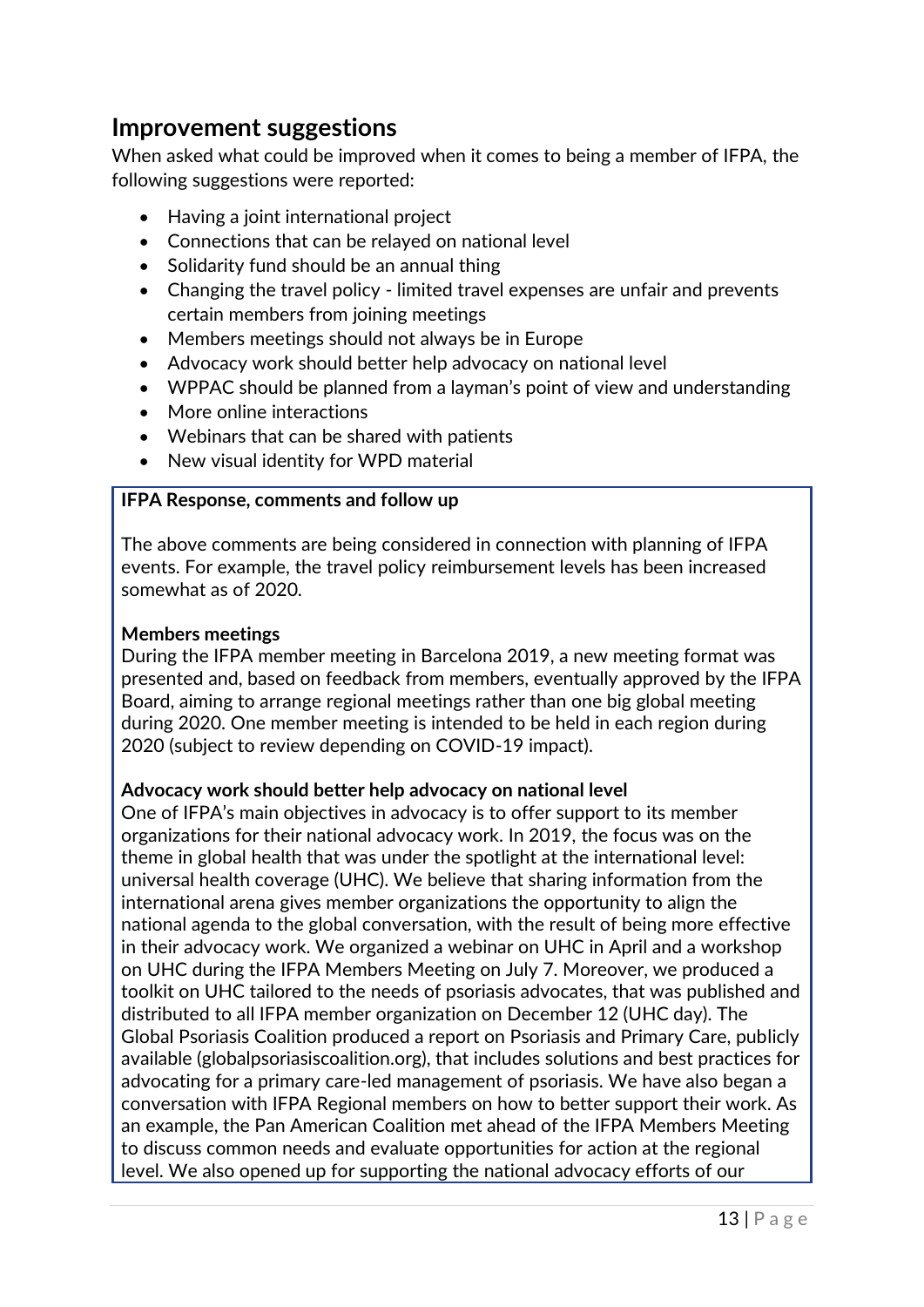member organizations by providing material upon request. Some organizations already contacted us and we hope they are satisfied with the level of support we provided. Continued development of IFPA's advocacy efforts will be aimed at considering and connecting synergies on global, regional and national level.

**WPPAC should be planned from a layman's point of view and understanding** WPPAC organized by IFPA is among few international conferences which has a scientific program with a patient focus.

The WPPAC is designed to include a complementary program designed for patient leaders and allied health professionals that meet psoriasis patients in their daily work. This program has previously included patient participation and focused on topics such as; doctor/patient relationship, patient safety, advocacy, daily life problems for Pso/PsA patients.

In view of the above request the WPPAC 2021 organizing team is also considering the following for the next conference:

Need for more patient inclusion in the program one way would be to have `management sessions` where there would be one specialist and one patient discussing real-life experiences with patient expert input and to offer different perspectives.

A plan to have (in the above sessions) active audience participation in panel discussions that will be moderated by patient experts.

At the end of each presentation - speakers there are plans to provide a short summary of what the research work actually means for the patient.

There will be multiple sessions where people living with psoriatic disease can discuss policy and advocacy issues and present their work to other member associations and patient groups

### **More online interactions**

More online interactions were had during 2019, compared to the previous year. IFPA held online webinars twice a month, giving IFPA members the opportunity to come together and discuss different topics. Online interactions will be further strengthened with the IFPA Member Portal.

#### **Webinars that can be shared with patients**

During 2019 the IFPA Webinar Series was open for IFPA Members only. At the end of the year IFPA chose to open the series up for the public as well (certain presentations may still remain available for members only), meaning IFPA Member associations can invite their members and psoriasis and psoriatic arthritis patients are welcome to attend.

#### **New visual identity for WPD material**

The WPD 2019 campaign had a logo with a recognizable element – a puzzle, which represented the theme "Let's get connected". Also, it was the first year we produced a visual theme document (the puzzle of the messages), and series of social media posts for our members to share on their social media channels.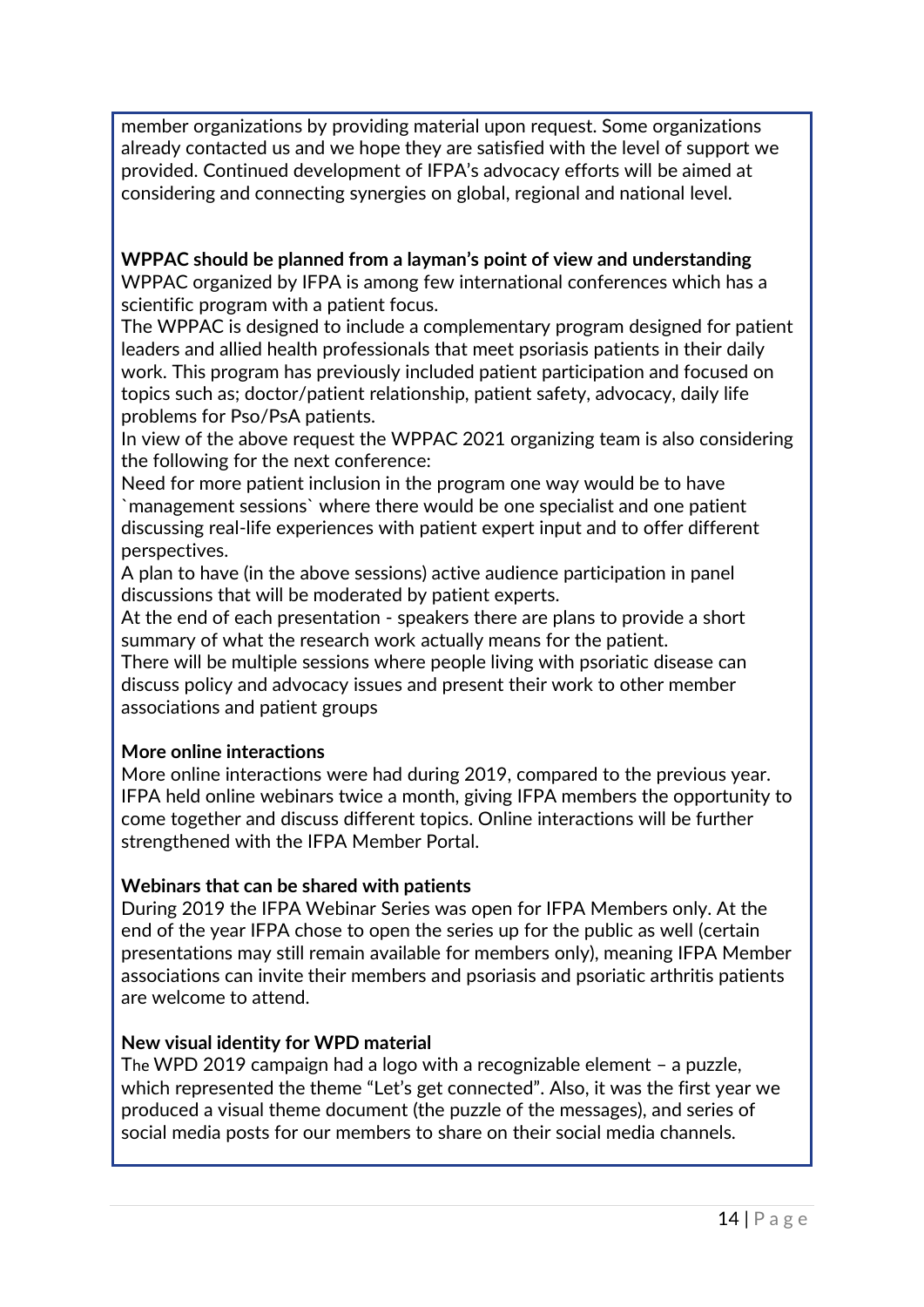## <span id="page-14-0"></span>**Areas that need more support**

Members were asked if there are any areas that they need support in, where they are not currently getting any support. Most responded that they are getting at least some support where it is needed, there were a few requests listed:

- Preparations for WPD one year in advance
- Workshops on specific topics, for example communication skills
- Regional exposure
- Pay from IFPA
- Assistance with getting support from pharmaceutical companies
- Medical aids
- Website support
- Travel budget is not enough for some regions
- Translation to other languages

### **IFPA Response, comments and follow up**

#### **Preparations for WPD one year in advance**

IFPA Secretariat is doing their best to create a quality material every year based on your inputs. In 2019, we provided the theme and the logo early in the year, thanks to the working group and IFPA team efforts. The general themes for 2020 and 2021, Informed and United, were provided when the three-year theme was presented in 2019. The theme development for the 2020 campaign has been affected by the covid-19 pandemic but the goal is for moving the process forward significantly in 2021.

#### **Workshops on specific topics, for example communication skills:**

During 2019 IFPA, in collaboration with two pharmaceutical industry partners, offered several workshops on communication skills, more specifically social media skills. Experts in the topic were invited to the annual member's meeting and help a plenary session as well as individual coaching sessions. These sessions were then followed up with two webinars given by the same external experts. Workshops on other topics are continuously planned and offered to members.

#### **Regional exposure:**

To promote more exchange within each region IFPA is aiming to arrange Regional Member meetings instead of one global meeting during 2020.

### **Travel budget is not enough for some regions:**

In the event that an IFPA Member's travel expenses while attending an IFPA event surpasses the reimbursement amount, members should contact the IFPA Secretariat to active procedures to assess individual cases.

Other feedback is also incorporated in considerations as to IFPA's continued development.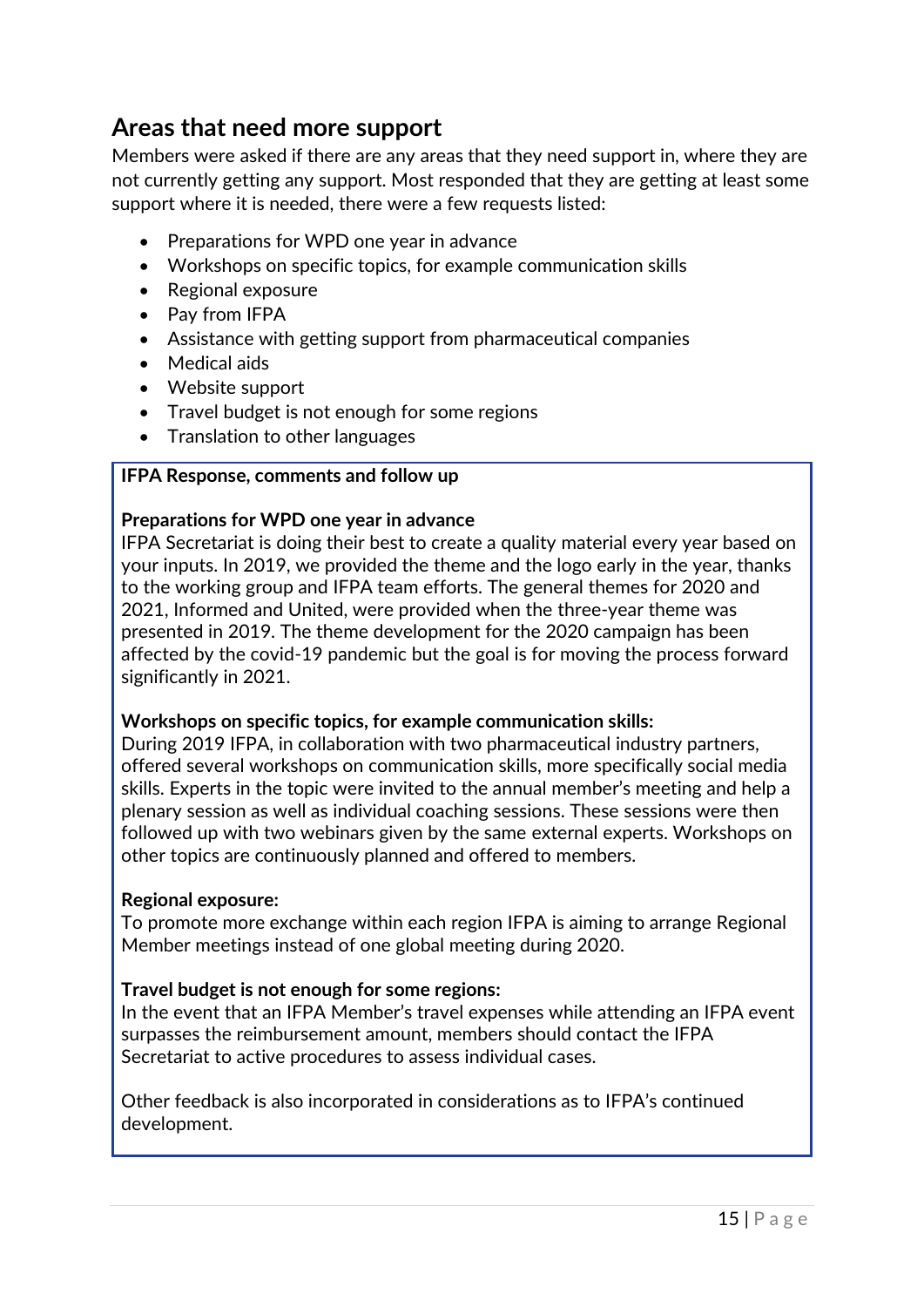## <span id="page-15-0"></span>*World Psoriasis Day*

## <span id="page-15-1"></span>**Members on the WPD toolkit**

24 of 29 respondents reported they find the WPD toolkit useful.

When asked how the toolkit could be improved, the most common requests were

- The toolkit must be easy to adapt to local context
- Translated or easy to translate
- Receiving WPD material earlier (including vector files)

### **IFPA Response, comments and follow up**

### **The toolkit must be easy to adapt to local context**

The WPD toolkit has the necessary information about the communications that can be used in any country despite their budget. Also, it includes lobbying and advocacy tips not only if you are starting an association but if you are already advanced in the field too. IFPA Members are most welcome to contact the IFPA Secretariat for further advice.

### **Translated or easy to translate**

All WPD material in 2019 was created by an international IFPA team using simple English. Also, we created a Spanish logo version by your request due to a large number of Spanish speakers among our members. Further information will be forwarded in connection with each year's campaign as applicable.

### **Receiving WPD material earlier (including vector files)**

IFPA Secretariat is doing their best to create a quality material every year based on your inputs. In 2019, we provided the theme and the logo early in the year, thanks to the working group and IFPA team efforts. Due to a small number of our members using vector files, we send them upon your request.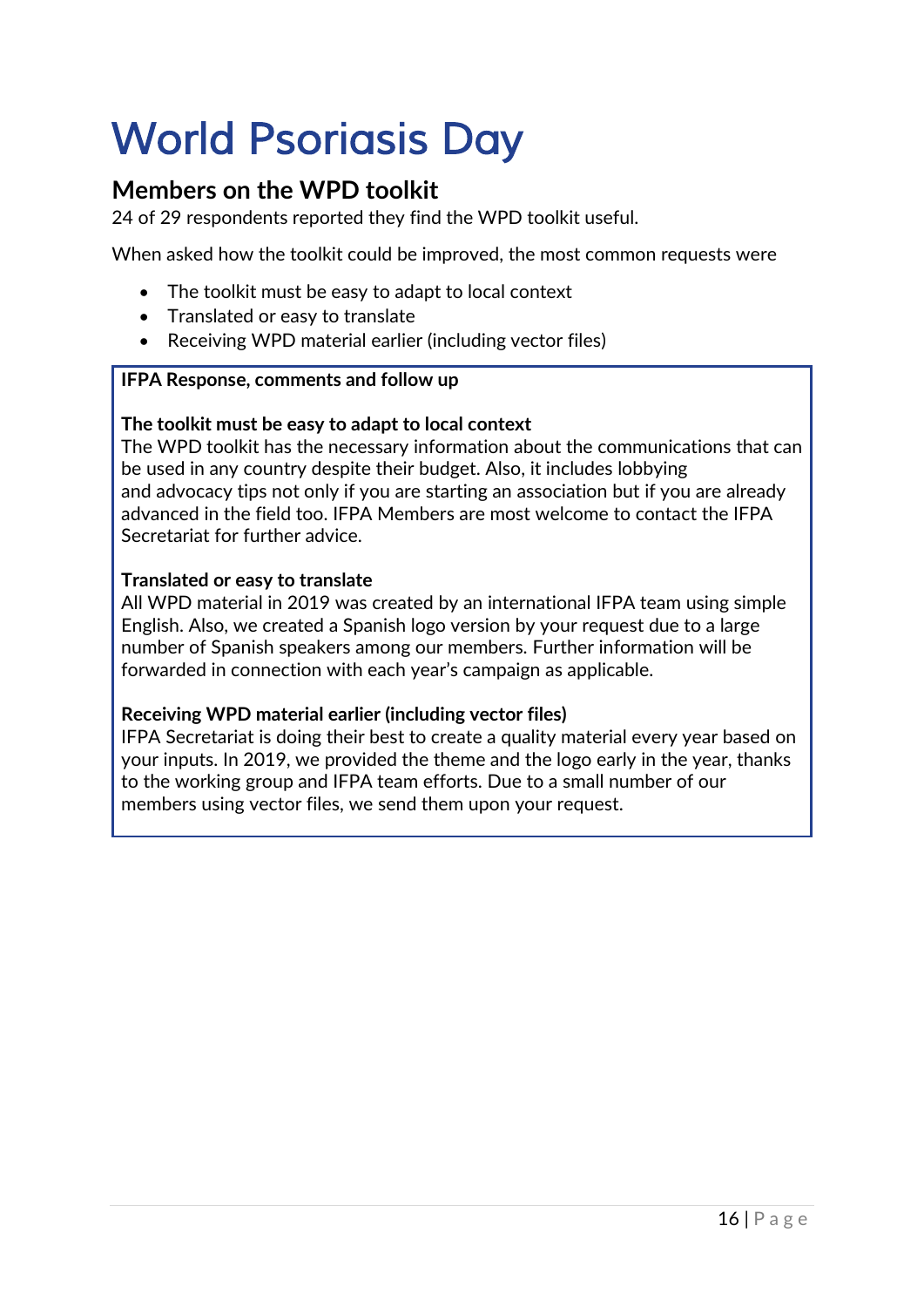## <span id="page-16-0"></span>*Communication*

## <span id="page-16-1"></span>**IFPA communication channels**

Members are most likely to check their e-mail or IFPA's website to find updated information from/about IFPA.



## <span id="page-16-2"></span>**Satisfaction with ability to communicate with other IFPA members**

45% "Very satisfied" 32% "Somewhat satisfied" 10% "Not so satisfied" 6,5% "Extremely satisfied" 6,5% "Undecided"

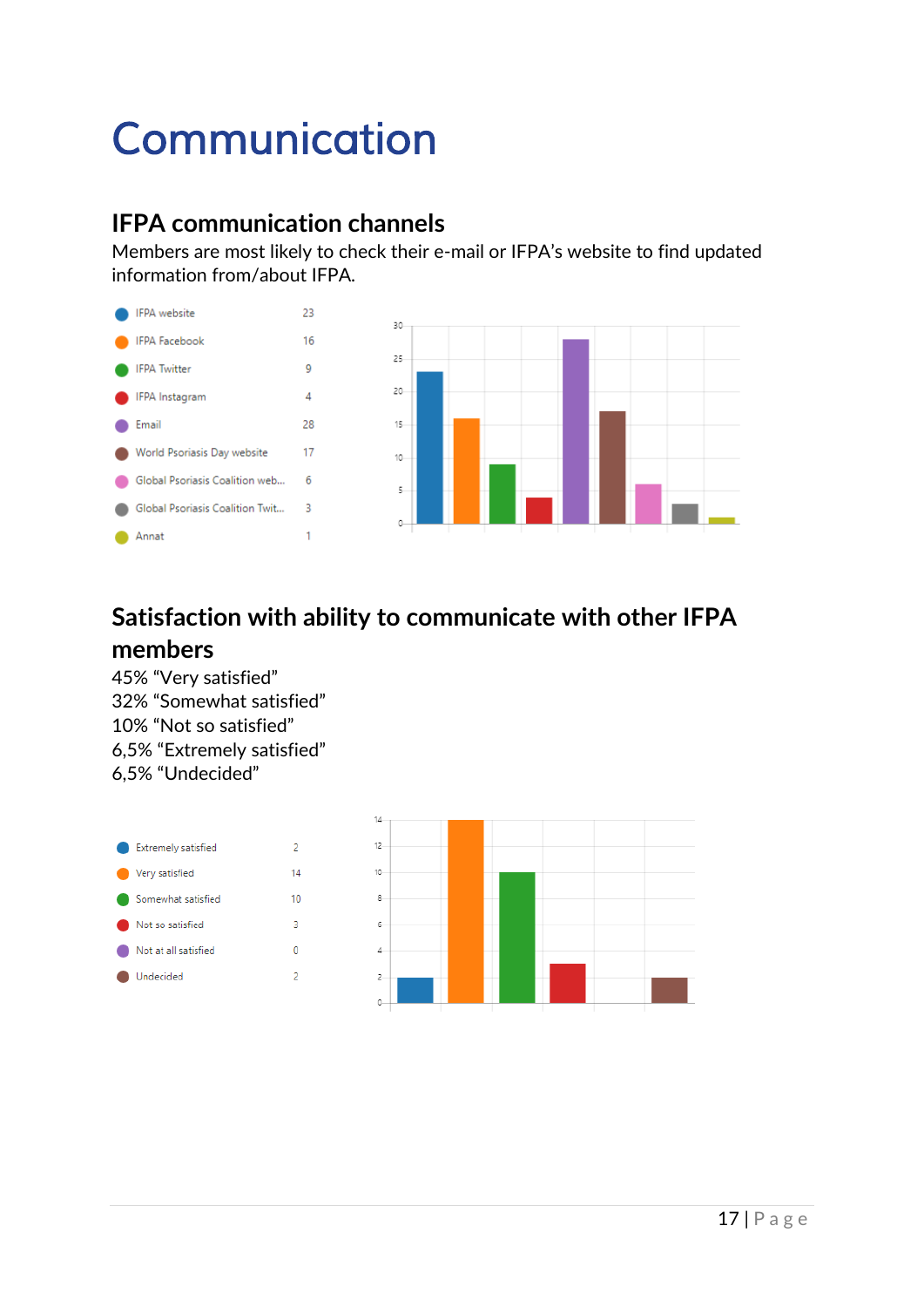## <span id="page-17-0"></span>**Satisfaction with ability to communicate with IFPA**

58% "Very satisfied" 23 % "Somewhat satisfied" 19% "Extremely satisfied"



## <span id="page-17-1"></span>**Satisfaction with IFPA's communication to members**

55 % answered "Very Satisfied" 32% said "Somewhat satisfied" 10% "Extremely satisfied" 3% "Not so satisfied"



### **IFPA Response**

IFPA is happy to have seen an increase in engagement through our communication platforms and we happily encourage all IFPA Members to follow IFPA's channels on social media as well as following other IFPA Members and continue connecting and building a strong and visible online community.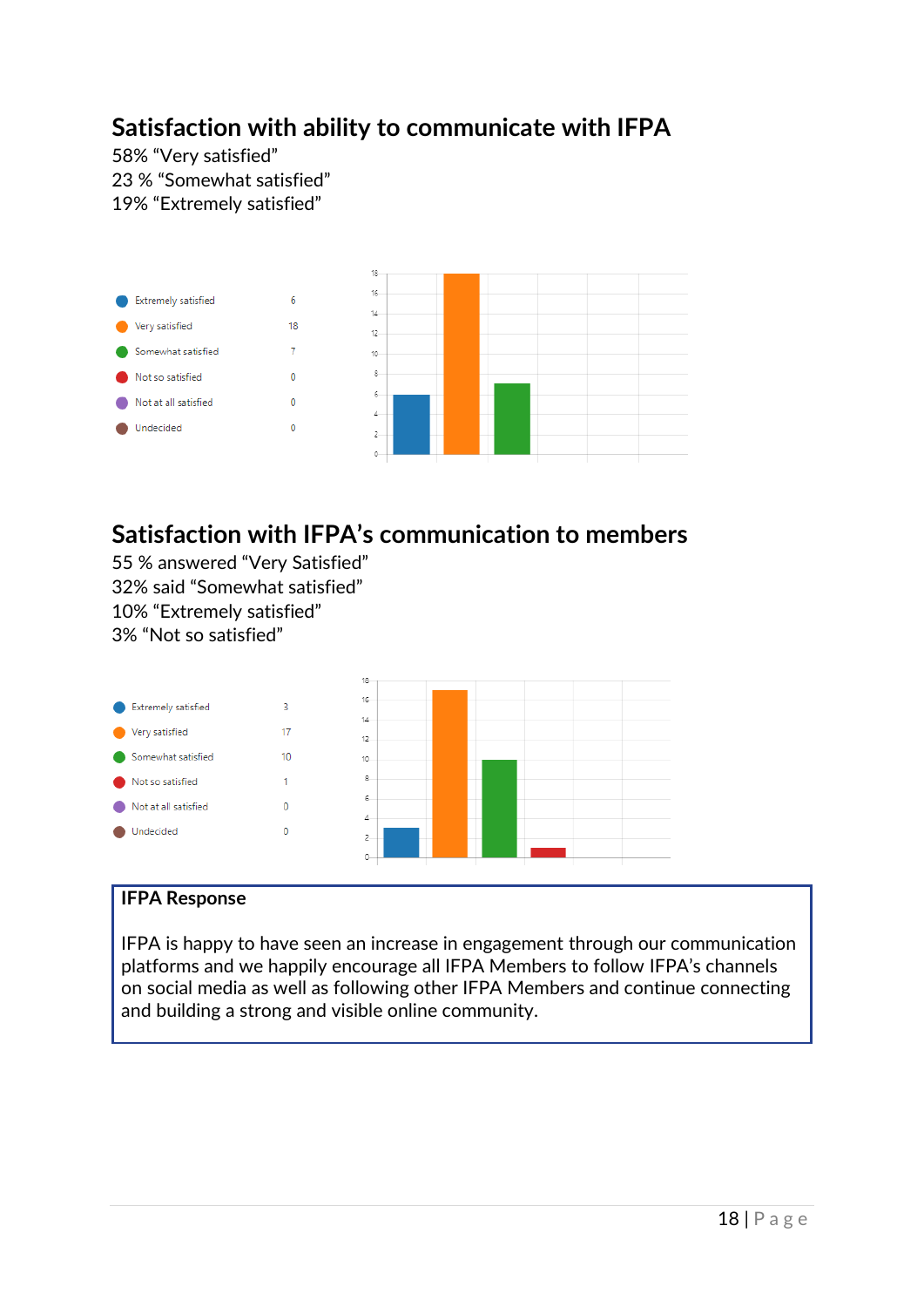## <span id="page-18-0"></span>*Training opportunities*

## <span id="page-18-1"></span>**IFPA Webinar series**

When asked how likely they are to join an IFPA webinar, 61% responded they are extremely or very likely to join.



## <span id="page-18-2"></span>**Requested topics for workshops or webinars**

The most requested topics members would like to learn more about through workshops or webinars were:

- 1. Campaign and project ideas
- 2. Advocacy tools and strategies
- 3. Updates on scientific research AND Member and volunteer recruitment





*Poll options in order: Advocacy tools and strategies, The global NCD agenda and/or the UN sustainable development goals, Website Development and Search Engine Optimization, Social Media, Updates on scientific research, Campaign and projects ideas, Fundraising and working with sponsors, How to take your organization to the next level, Leadership skills, Member and volunteer recruitment, Youth engagement, Other.*